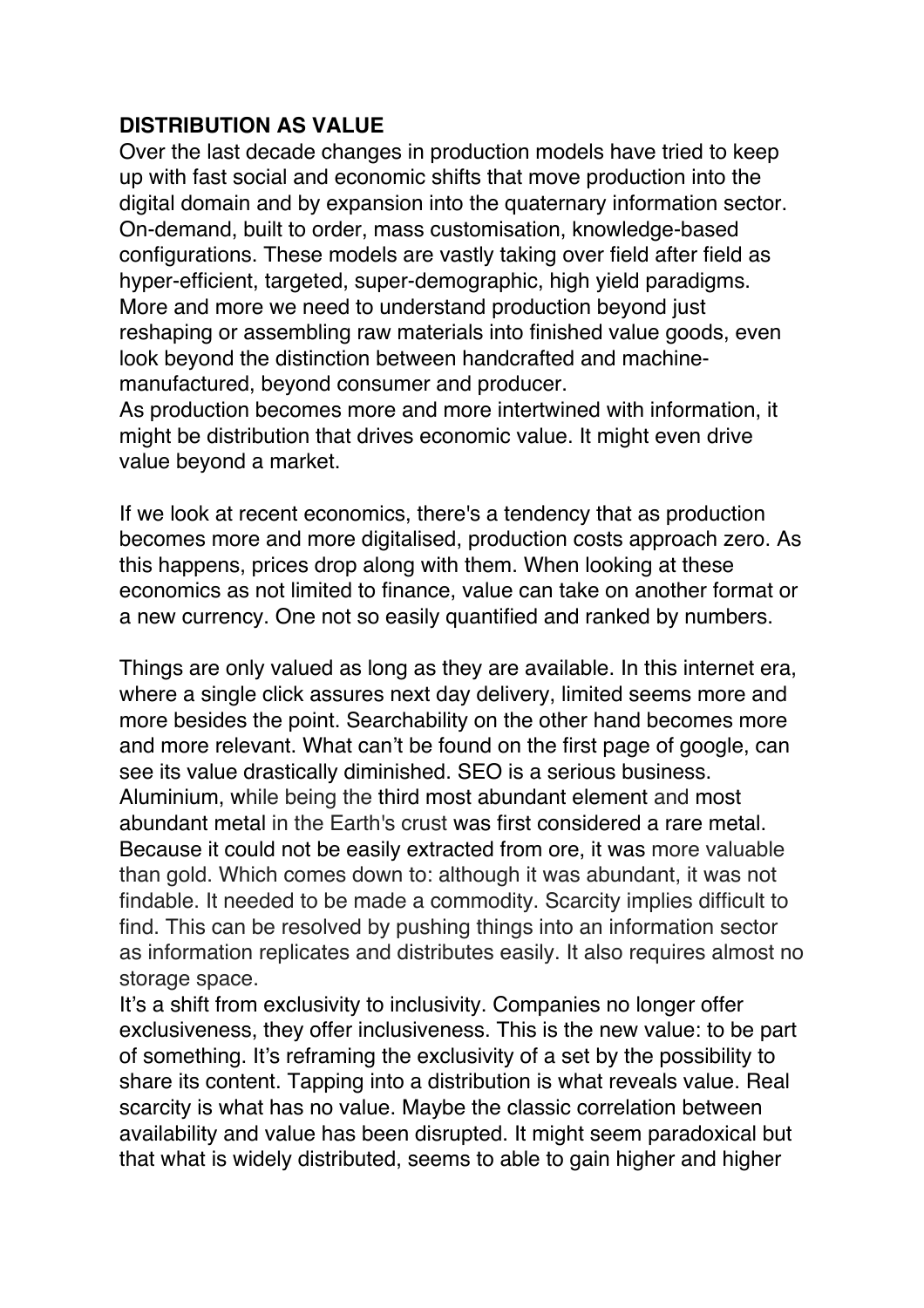values.

Setting most of the consequences of this aside, we might look at art and value. It could be interesting to see how an artwork can approach this. The rise of machines and modernity raised concerns about parameters that define an artwork. It suddenly became clear that uniqueness and craftsmanship were no longer the only determining factors. This was actually instigated by artists themselves. Artists were the ones who went looking for this expansion in definition, shifting the producer from manual labour into a disseminator of information. In dealing with how modern society produces and what it produces, they sought to question what art could be and what an artist could be.

Now some new issues emerge. Bypassing the fact that the majority of artworks still rely on being the pinnacle of uniqueness by a unique producer with unique technique, let's look at that part of the field where artworks search for other means of production while keeping in mind this is not a call for complete reorganisation. It's not a model to force onto all artworks. Instead it can be a set of singularities that point out a subset of concerns. An expansion of the field instead of a takeover.

Although there is always some latency between the art world and what is actually going on, it seems that some art is able to approach this topic from a different angle. One beyond efficiency and maximisation. One where devaluation is not necessarily off limits. Where the improvement question is not necessarily upfront and pivotal while simultaneously retaining waste, divestment, bankruptcy as problematic.

So artworks can be machine-produced and this has several consequences. Positioning the artwork in the information sector maybe dodges that question for a moment and relays another focus. It's not the product which is distributed, but the means to a production, no matter how this production is organised. We go from the master to the master file, from producer to production protocols, from object to program, definition to proposal.

This also leaves the door open to customisation, shareholders, unsound methods. Master files can be corrupted, partially executed with substandard control and deviating intentions.

And as the work shifts from the object to the manual, it necessarily finds value in its distribution as well as the production. An infrastructure, a logistics.

It's a focus on a design stage stepping over the implementation stage to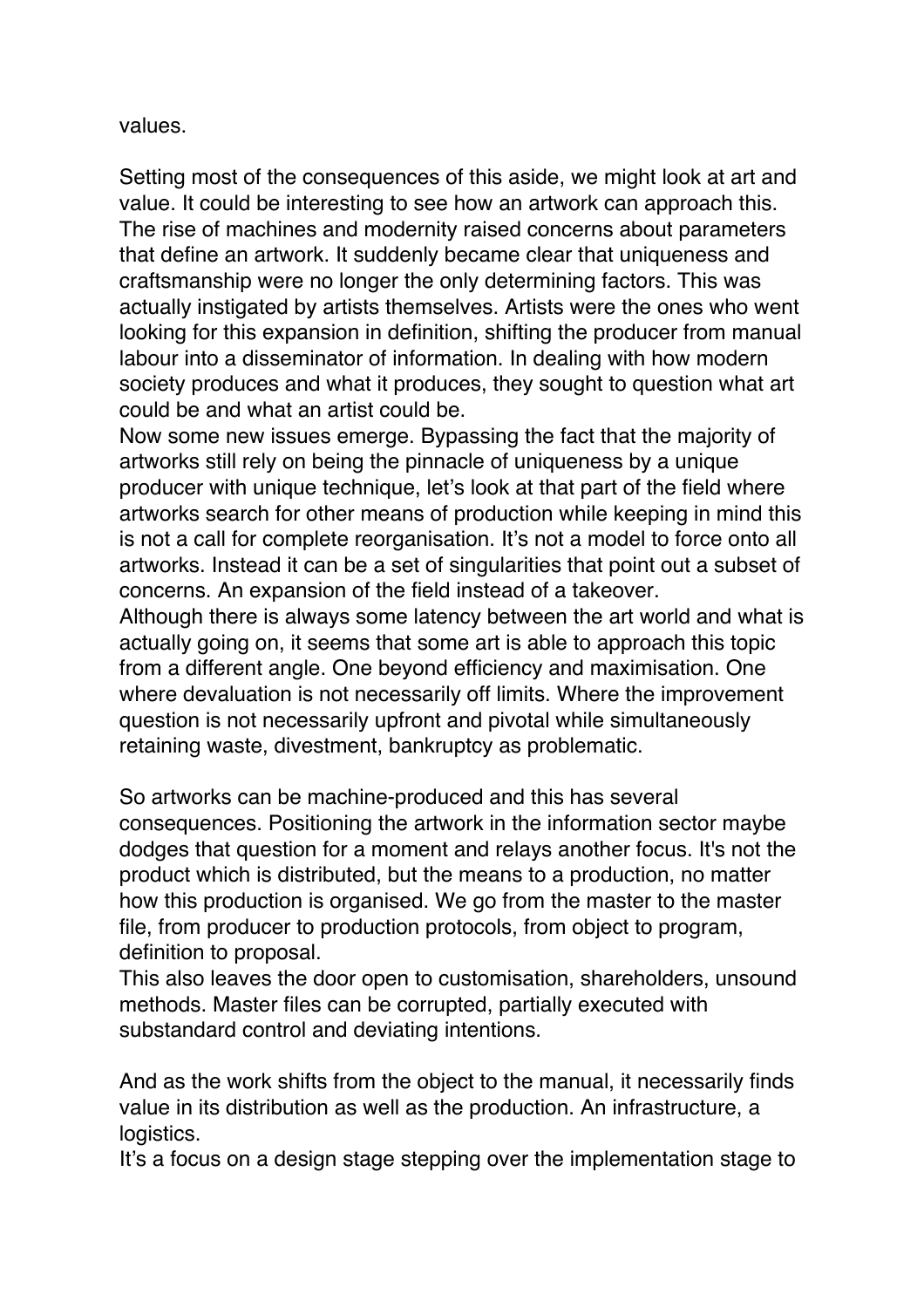the dissemination. The actual implementation of the design is but a mere temporary stepping stone to move things forward. Yes, this production is flawed and incomplete. It was actually never meant to last. It's actually but a waste byproduct of design. It was only meant as a placeholder for what is to come. Prototypes that continuously point forward in a non-teleological way. We are always in a transition state, an in-between system, an interbellum. This is actually the permanent question: What does transition look like? It's far from the question what does the future look like or what does utopia look like? It doesn't look to replace dreams with new dreams.

Robert Metcalfe, the inventor of the Ethernet switch, claimed in 1980 that a network's value is 'the number of users squared'. But in this framework of distribution how do we measure value? In terms of money saved, revenue earned or profits accrued? In 2013, the OECD's economists agreed that it could not be captured by traditional market metrics. an information economy may not be compatible with a market economy – or at least not one dominatedand regulated by market forces primarily. All the money created, all the velocity and momentum of finance built up during the last twenty-five years have to be set against the possibility that capitalism – a system based on markets, property ownership and exchange – cannot capture the 'value' generated by the new technology. (Mason, 2015)

## **THE LONG TAIL**

A 2006 working paper titled "Goodbye Pareto Principle, Hello Long Tail" found that, by greatly lowering search costs, information technology in general and Internet markets in particular could substantially increase the collective share of hard-to-find products, thereby creating a longer tail in distribution. In general today the long tail seems a negligible afterthought.

With artworks especially, we might see they are often given a very concentrated distribution. An exhibition, sometimes limited to an opening of an exhibition, an article, a quick advertisement. They might be an ultimate consumer product, peaking very fast and disappearing arguably even faster.

The economics of storage and distribution can enable the advantageous use of the long tail. In aggregate, "unpopular" movies are rented more than popular movies. On the supply side centralised warehousing allows for more offerings, thus making it possible to cater to more varied tastes.